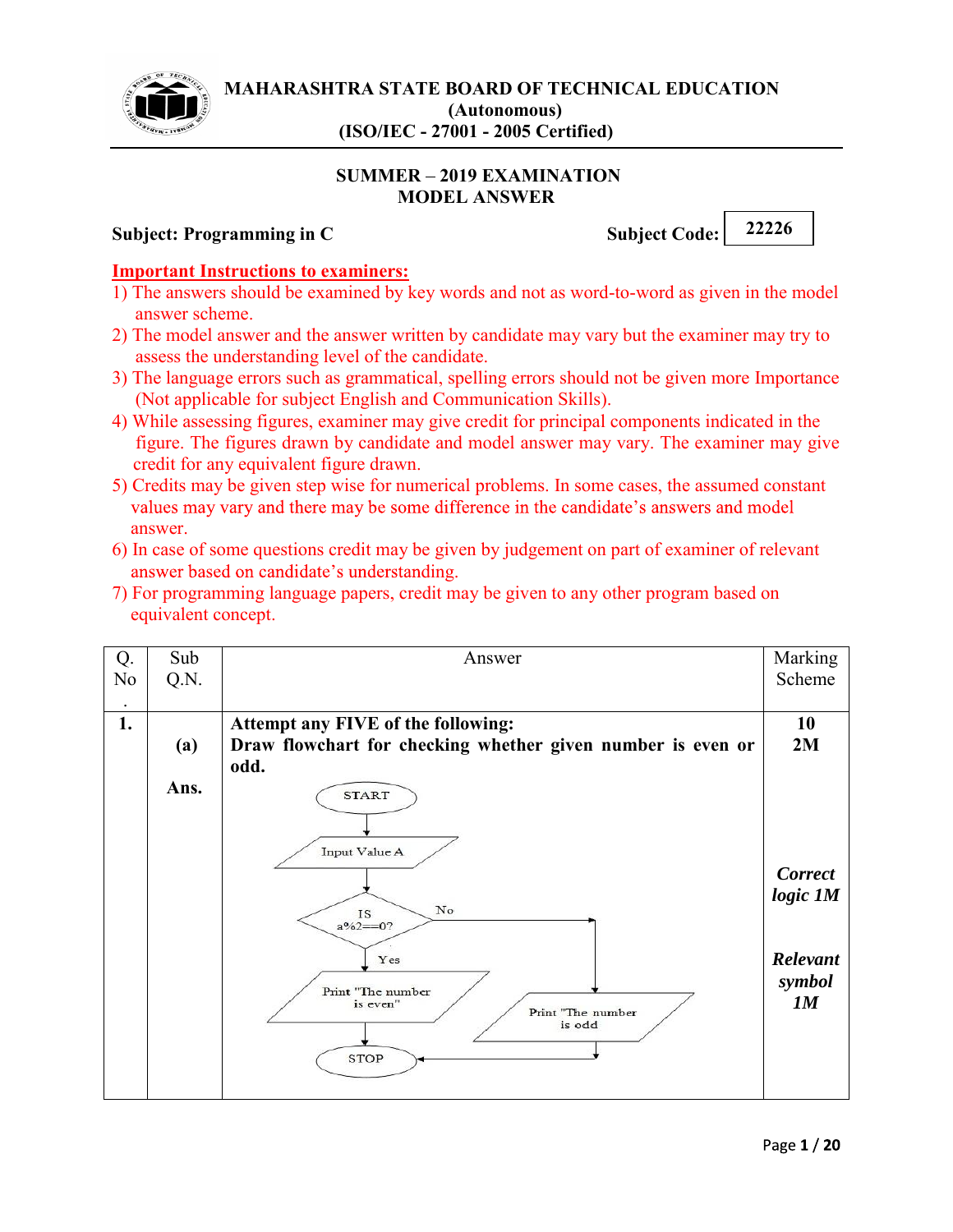

#### **SUMMER - 2019 EXAMINATION MODEL ANSWER**

| (b)  |                                                               | List any four keywords used in 'C' with their use.                                        | 2M               |
|------|---------------------------------------------------------------|-------------------------------------------------------------------------------------------|------------------|
|      | (Note: Any other relevant keyword in $C'$ may be considered). |                                                                                           |                  |
| Ans. |                                                               |                                                                                           |                  |
|      | Keyword                                                       | Use                                                                                       |                  |
|      | auto                                                          | It is used to declare auto storage class variable.                                        |                  |
|      | break                                                         | It is used to exit from block or loop.                                                    |                  |
|      | case                                                          | It is used to represent possible case inside switch<br>case statement                     | Any<br>four      |
|      | char                                                          | Used for declaration of character type variable                                           | keyword          |
|      | const                                                         | It is used to declare a constant.                                                         | $s$ $\mathbf{M}$ |
|      | continue                                                      | It is used pass control at the beginning of the<br>loop                                   | $Use\,IM$        |
|      | default                                                       | It is used to represent default case inside switch<br>case statement.                     |                  |
|      | do                                                            | It is used to execute loop in association with<br>while condition.                        |                  |
|      | double                                                        | Used for declaration of double type variable                                              |                  |
|      | else                                                          | It is used with if statement to transfer control to<br>statement when condition is false. |                  |
|      | enum                                                          | It is used to declare enumerated data.                                                    |                  |
|      | extern                                                        | It is used to declare extern storage class variable                                       |                  |
|      | float                                                         | Used for declaration of float type variable                                               |                  |
|      | for                                                           | Used for repetitive execution of statements                                               |                  |
|      | goto                                                          | It is used to transfer control from one statement<br>to another                           |                  |
|      | if                                                            | It is used for condition checking                                                         |                  |
|      | int                                                           | Used for declaration of integer type variable                                             |                  |
|      | long                                                          | Used for declaration of long type variable                                                |                  |
|      | register                                                      | It is used to declare register storage class<br>variable                                  |                  |
|      | return                                                        | It is used to return value from function.                                                 |                  |
|      | short                                                         | Used for declaration of short type variable                                               |                  |
|      | signed                                                        | Used for declaration of signed type variable                                              |                  |
|      | sizeof                                                        | It returns memory size allocated to variable or<br>data type                              |                  |
|      | static                                                        | It is used to declare static storage class variable                                       |                  |
|      | struct                                                        | It is used to declare user defined data type<br>structure                                 |                  |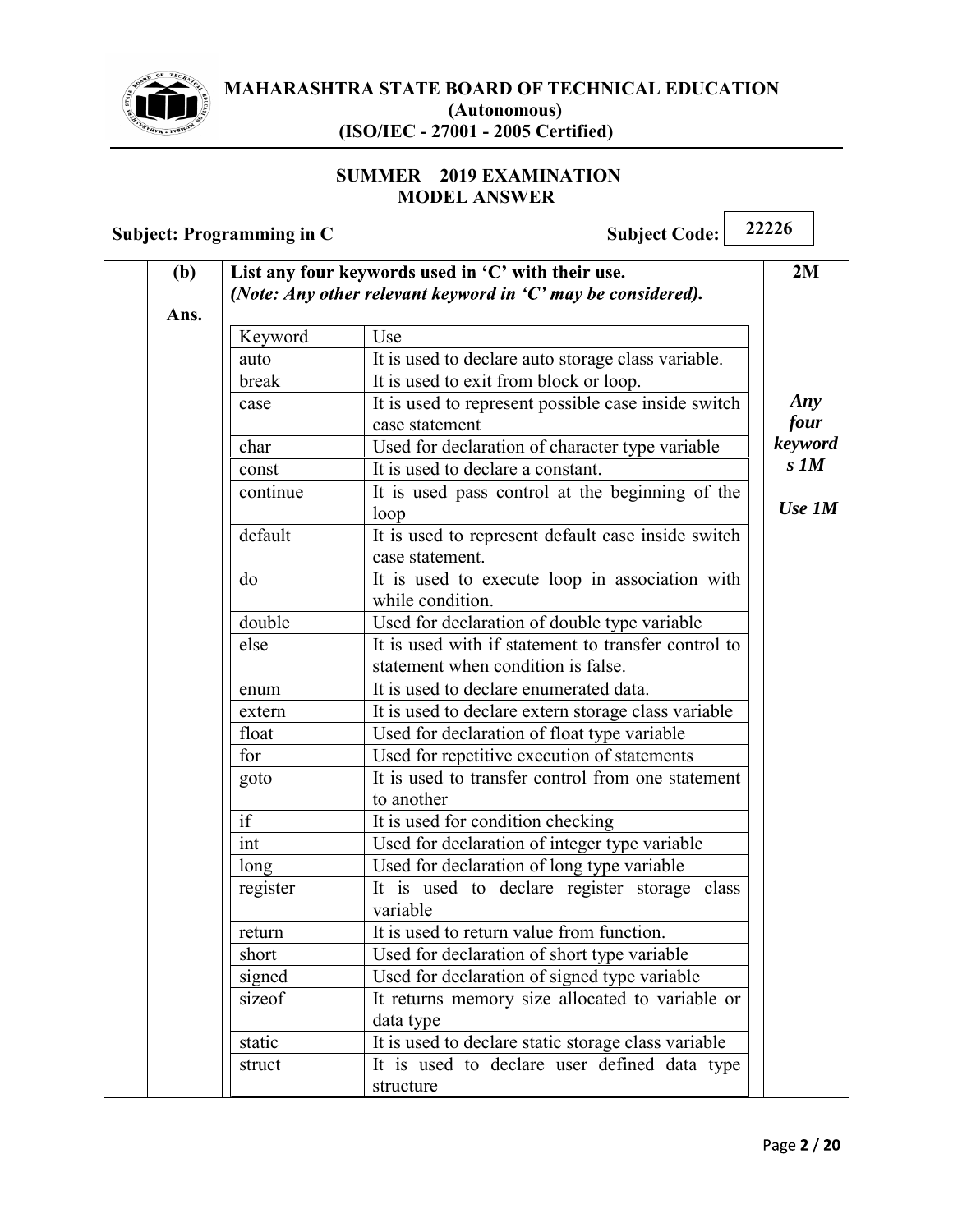

#### **SUMMER 2019 EXAMINATION MODEL ANSWER**

| <b>Subject: Programming in C</b> |                                            |                    | <b>Subject Code:</b>                                            | 22226          |
|----------------------------------|--------------------------------------------|--------------------|-----------------------------------------------------------------|----------------|
|                                  | switch                                     |                    | It is used to make decision from multiple number                |                |
|                                  |                                            | of inputs          |                                                                 |                |
|                                  | typedef                                    |                    | Used to redefine the name of an existing variable               |                |
|                                  |                                            | type.              |                                                                 |                |
|                                  | union                                      |                    | It is used to declare the data type union                       |                |
|                                  | unsigned                                   |                    | Used for declaration of unsigned type variable                  |                |
|                                  | void                                       |                    | Specify that function does not return any value                 |                |
|                                  | volatile                                   |                    | It is used to declare a volatile variable                       |                |
|                                  | while                                      |                    | Used for repetitive execution of statements                     |                |
|                                  |                                            |                    |                                                                 |                |
| (c)                              | Write the syntax of switch case statement. |                    |                                                                 | 2M             |
| Ans.                             | switch(variable)                           |                    |                                                                 |                |
|                                  | $\{$                                       |                    |                                                                 |                |
|                                  | case value1:                               |                    |                                                                 |                |
|                                  | statements                                 |                    |                                                                 |                |
|                                  | break;                                     |                    |                                                                 |                |
|                                  | case value2:                               |                    |                                                                 | <b>Correct</b> |
|                                  | statements;                                |                    |                                                                 | syntax         |
|                                  | break;                                     |                    |                                                                 | 2M             |
|                                  |                                            |                    |                                                                 |                |
|                                  |                                            |                    |                                                                 |                |
|                                  |                                            |                    |                                                                 |                |
|                                  | default:                                   |                    |                                                                 |                |
|                                  | statements;                                |                    |                                                                 |                |
|                                  | break;                                     |                    |                                                                 |                |
| (d)                              |                                            |                    | State any two differences between while and do-while statement. | 2M             |
|                                  | (Note: Any 2 points shall be considered).  |                    |                                                                 |                |
| Ans.                             | while                                      |                    | Do-while                                                        |                |
|                                  | In 'while' loop the controlling            |                    | 'do-while'<br>In<br>loop<br>the                                 |                |
|                                  | condition appears at the start of          |                    | controlling condition appears at                                | Any two        |
|                                  | the loop.                                  |                    | the end of the loop.                                            | differen       |
|                                  | The iterations do not occur if,            |                    | The iteration occurs at least                                   | ces 1M         |
|                                  | condition<br>the                           | the<br>first<br>at | once even if the condition is                                   | each           |
|                                  | iteration, appears false.                  |                    | false at the first iteration.                                   |                |
|                                  | It is an entry controlled loop             |                    | It is an exit controlled loop                                   |                |
|                                  | while(condition) $\{$                      |                    | $\text{do}$ {                                                   |                |
|                                  | body                                       |                    | body                                                            |                |

 $\overline{\phantom{a}}$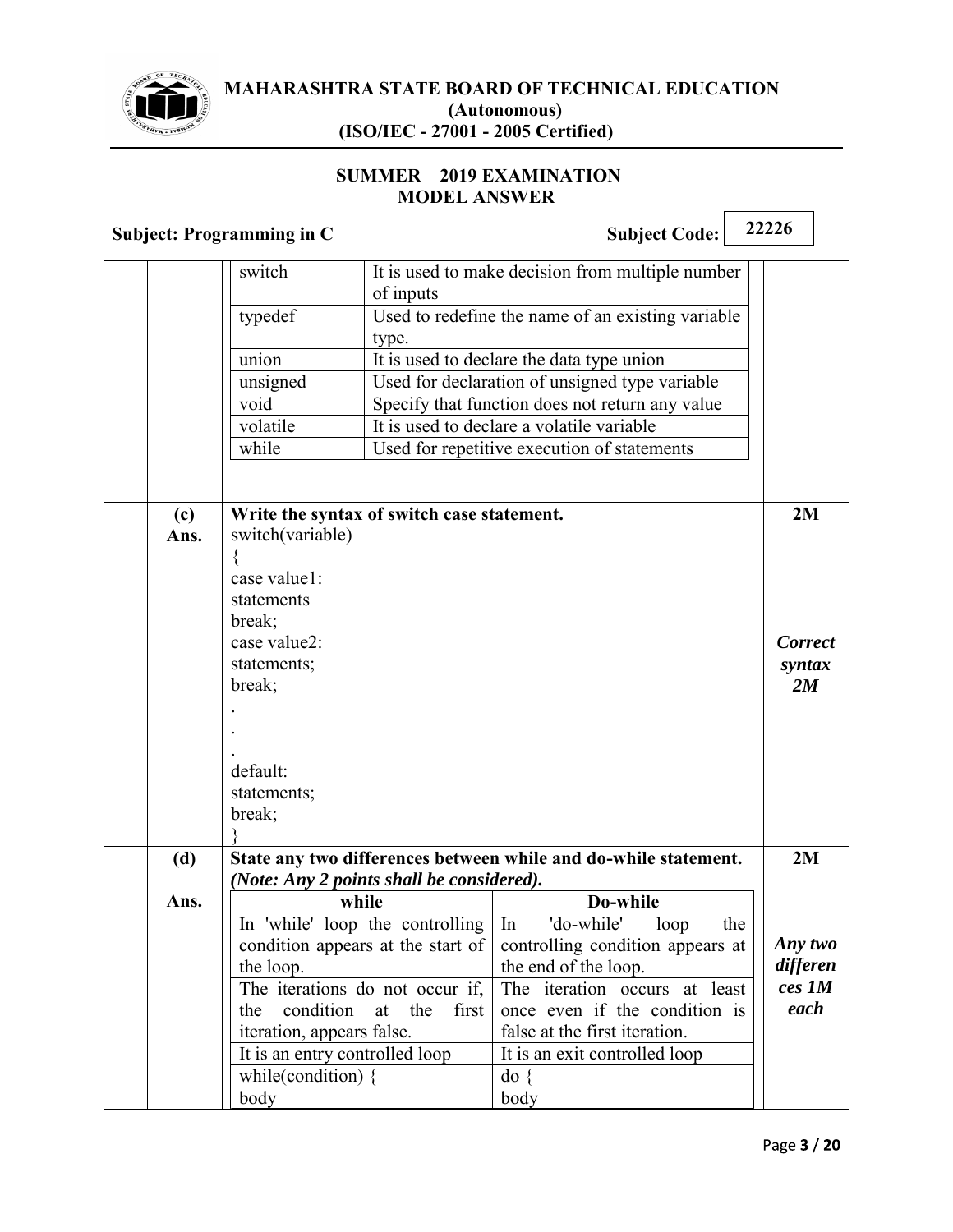

#### **SUMMER - 2019 EXAMINATION MODEL ANSWER**

|    |                                                                   | $\mathbf{S}$ uvject. 1 rogramning in U                   | $\mathbf{S}$ unject Coue. $\mathbf{S}$                          |                |  |
|----|-------------------------------------------------------------------|----------------------------------------------------------|-----------------------------------------------------------------|----------------|--|
|    |                                                                   |                                                          | while(condition);                                               |                |  |
|    | (e)                                                               | State difference between array and string.               |                                                                 | 2M             |  |
|    |                                                                   | (Note: Any two valid points shall be considered).        |                                                                 |                |  |
|    | Ans.                                                              | <b>Array</b>                                             | <b>String</b>                                                   |                |  |
|    |                                                                   | Array can be of any type like                            | <b>String</b><br>only<br>can<br>contain                         |                |  |
|    |                                                                   | int, float, char.                                        | characters.                                                     | Any two        |  |
|    |                                                                   | Element Elements in an array                             | Characters in string are accessed                               | points         |  |
|    |                                                                   | accessed using its<br>be<br>can                          | sequentially from first to last.                                | $1M$ for       |  |
|    |                                                                   | position like $a[2]$ . in an array                       |                                                                 | each           |  |
|    |                                                                   | can be accessed using its                                |                                                                 |                |  |
|    |                                                                   | position like a[2].                                      |                                                                 |                |  |
|    |                                                                   | Array does not end with a null                           | String is ended with a '\0'                                     |                |  |
|    |                                                                   | character                                                | character.                                                      |                |  |
|    |                                                                   | Array size once declared cannot                          | String size can be modified                                     |                |  |
|    |                                                                   | be changed                                               | using pointer.                                                  |                |  |
|    | Declare a structure student with element roll-no and name.<br>(f) |                                                          |                                                                 | 2M             |  |
|    | struct student<br>Ans.                                            |                                                          |                                                                 |                |  |
|    |                                                                   |                                                          |                                                                 | <b>Correct</b> |  |
|    |                                                                   | int roll no;                                             |                                                                 | declarati      |  |
|    |                                                                   | char name[20];                                           |                                                                 | on 2M          |  |
|    |                                                                   | $\}$ :                                                   |                                                                 |                |  |
|    | (g)                                                               | Distinguish between call by value and call by reference. |                                                                 | 2M             |  |
|    | (Note: Any two points shall be considered).                       |                                                          |                                                                 |                |  |
|    | Ans.                                                              | Call by value                                            | Call by reference                                               |                |  |
|    |                                                                   | A copy of actual arguments is                            | The address of actual arguments is                              |                |  |
|    |                                                                   | formal<br>passed<br>respective<br>to                     | passed to formal arguments                                      | Any two        |  |
|    |                                                                   | arguments.                                               |                                                                 | points         |  |
|    |                                                                   | Actual arguments will remain safe,                       | Alteration to actual arguments is                               | <b>1M</b> each |  |
|    |                                                                   | modified<br>they<br>cannot<br>be                         | possible<br>from<br>within<br>called                            |                |  |
|    |                                                                   | accidentally.                                            | function; therefore the code must                               |                |  |
|    |                                                                   |                                                          | handle arguments carefully else                                 |                |  |
|    |                                                                   | Address of the actual and formal                         | you get unexpected results.<br>Address of the actual and formal |                |  |
|    |                                                                   | arguments are different                                  | arguments are the same                                          |                |  |
|    |                                                                   | Changes made inside the function                         | Changes made in the function is                                 |                |  |
|    |                                                                   | is not reflected in other functions                      | reflected outside also.                                         |                |  |
|    |                                                                   |                                                          |                                                                 |                |  |
|    |                                                                   |                                                          |                                                                 |                |  |
| 2. |                                                                   | <b>Attempt any THREE of the following:</b>               |                                                                 | 12             |  |
|    | (a)                                                               |                                                          | State four arithmetic operations perform on pointer with        | 4M             |  |
|    |                                                                   |                                                          |                                                                 |                |  |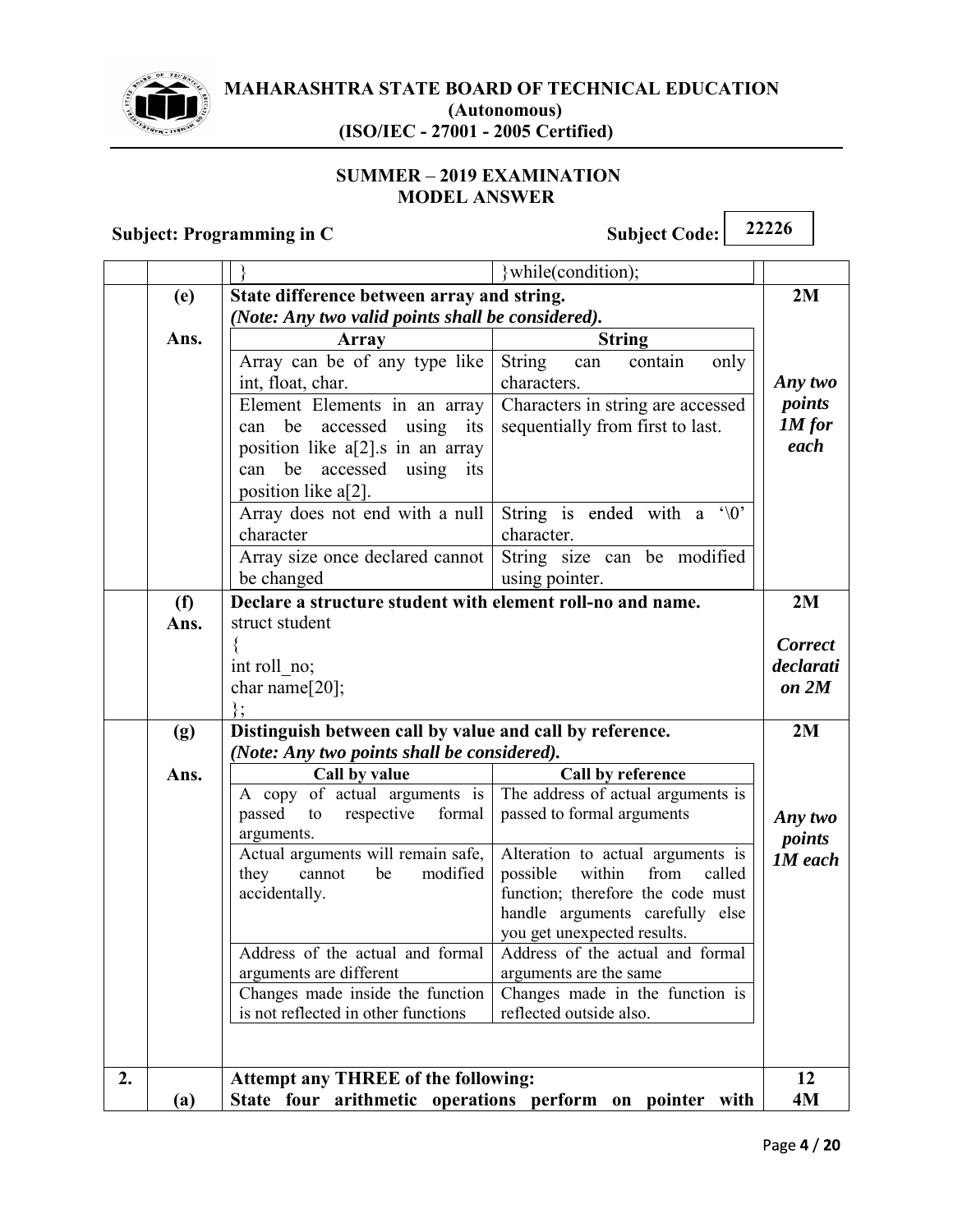

#### **SUMMER - 2019 EXAMINATION MODEL ANSWER**

|      | example.                                                                                                                         |                    |
|------|----------------------------------------------------------------------------------------------------------------------------------|--------------------|
|      | (Note: Code snippet shall be considered)                                                                                         |                    |
| Ans. | The pointer arithmetic is done as per the data type of the pointer. The                                                          |                    |
|      | basic operations on pointers are<br><b>Increment:</b>                                                                            |                    |
|      | It is used to increment the pointer. Each time a pointer is                                                                      |                    |
|      | incremented, it points to the next location with respect to memory                                                               |                    |
|      | size.                                                                                                                            |                    |
|      | Example,                                                                                                                         |                    |
|      | If ptr is an integer pointer stored at address $1000$ , then ptr++ shows                                                         |                    |
|      | 1002 as incremented location for an int. It increments by two locations                                                          | Each               |
|      | as it requires two bytes storage.                                                                                                | operatio<br>n with |
|      | Decrement:                                                                                                                       | example            |
|      | It is used to decrement the pointer. Each time a pointer is                                                                      | 1M                 |
|      | decremented, it points to the previous location with respect to                                                                  |                    |
|      | memory size.                                                                                                                     |                    |
|      | Example,<br>If the current position of pointer is 1002, then decrement operation                                                 |                    |
|      | ptr-- results in the pointer pointing to the location 1000 in case of                                                            |                    |
|      | integer pointer as it require two bytes storage.                                                                                 |                    |
|      |                                                                                                                                  |                    |
|      | <b>Addition</b>                                                                                                                  |                    |
|      | When addition operation is performed on pointer, it gives the location<br>incremented by the added value according to data type. |                    |
|      | $Eg$ :                                                                                                                           |                    |
|      | If ptr is an integer pointer stored at address 1000,                                                                             |                    |
|      | Then ptr+2 shows $1000+(2*2) = 1004$ as incremented location for an                                                              |                    |
|      | int.                                                                                                                             |                    |
|      | <b>Subtraction</b>                                                                                                               |                    |
|      | When subtraction operation is performed on the pointer variable, it                                                              |                    |
|      | gives the location decremented by the subtracted value according to                                                              |                    |
|      | data type.                                                                                                                       |                    |
|      | $Eg$ :                                                                                                                           |                    |
|      | If ptr is an integer pointer stored at address 1004,<br>Then ptr-2 shows $1004-(2*2) = 1000$ as decremented location for an      |                    |
|      | int.                                                                                                                             |                    |
| (b)  | Draw flowchart for checking weather given number is prime or                                                                     | 4M                 |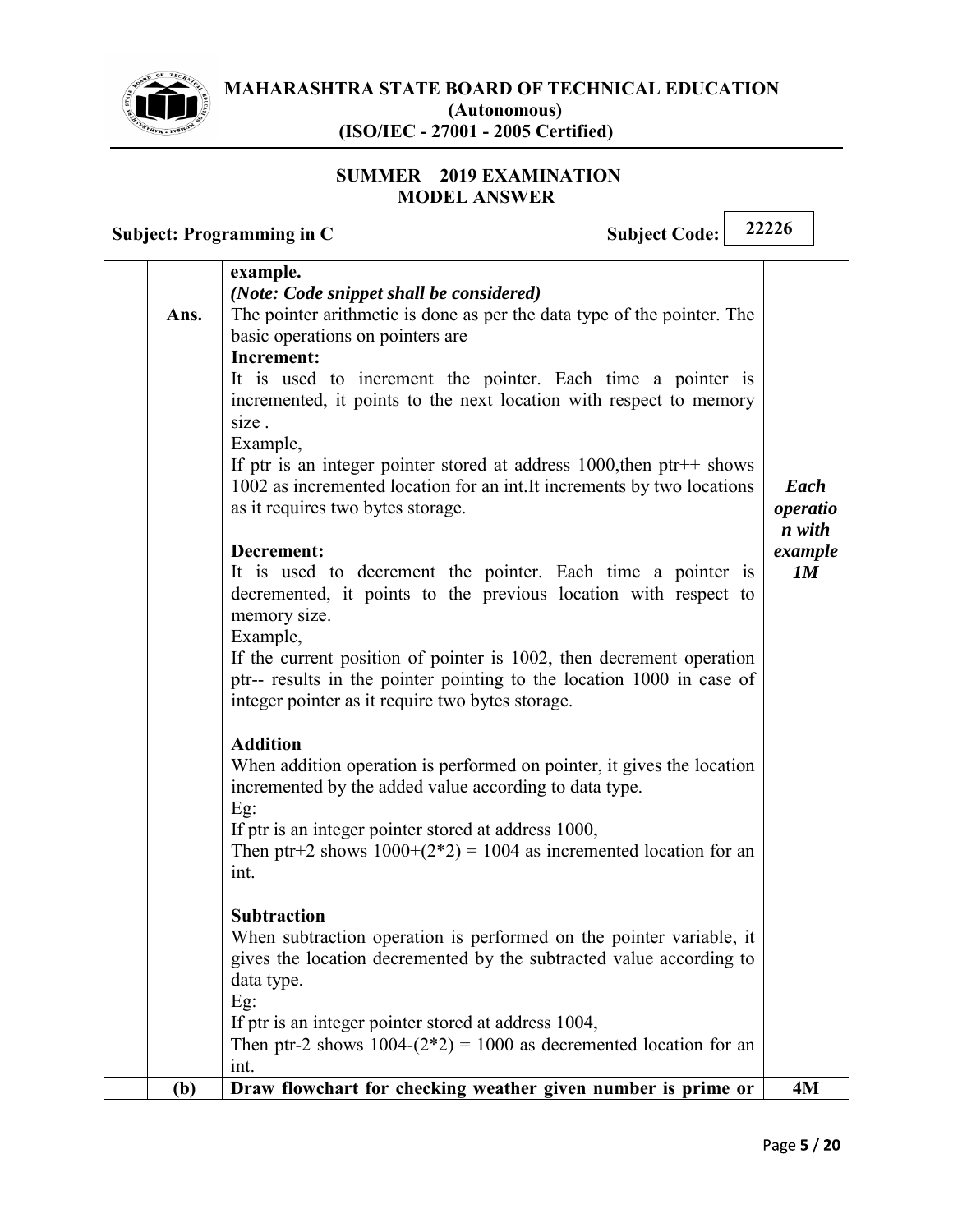

#### **SUMMER 2019 EXAMINATION MODEL ANSWER**

**Subject: Programming in C** Subject Code: 22226 **not. Ans.**  Start Set  $i = 2$ , flag = 0 Input no NO. if  $i$ <no/2 Yes *Correct* NO. *logic 2M*  $no%i=0$  $i = i + 1$ Yes Set  $flag = 1$ *Symbols 2M* if  $flag = -1$ NO Yes prime  $not prime$ Stop **Write a program to reverse the number 1234 (i.e. 4321) using 4M (c) function.**  *(Note: Any other correct logic shall be considered).*  #include<stdio.h> **Ans.**  #include<conio.h> void findReverse(); *Correct* void main() *syntax*  { *2M* findReverse(); *Correct* } void findReverse() *logic 2M*{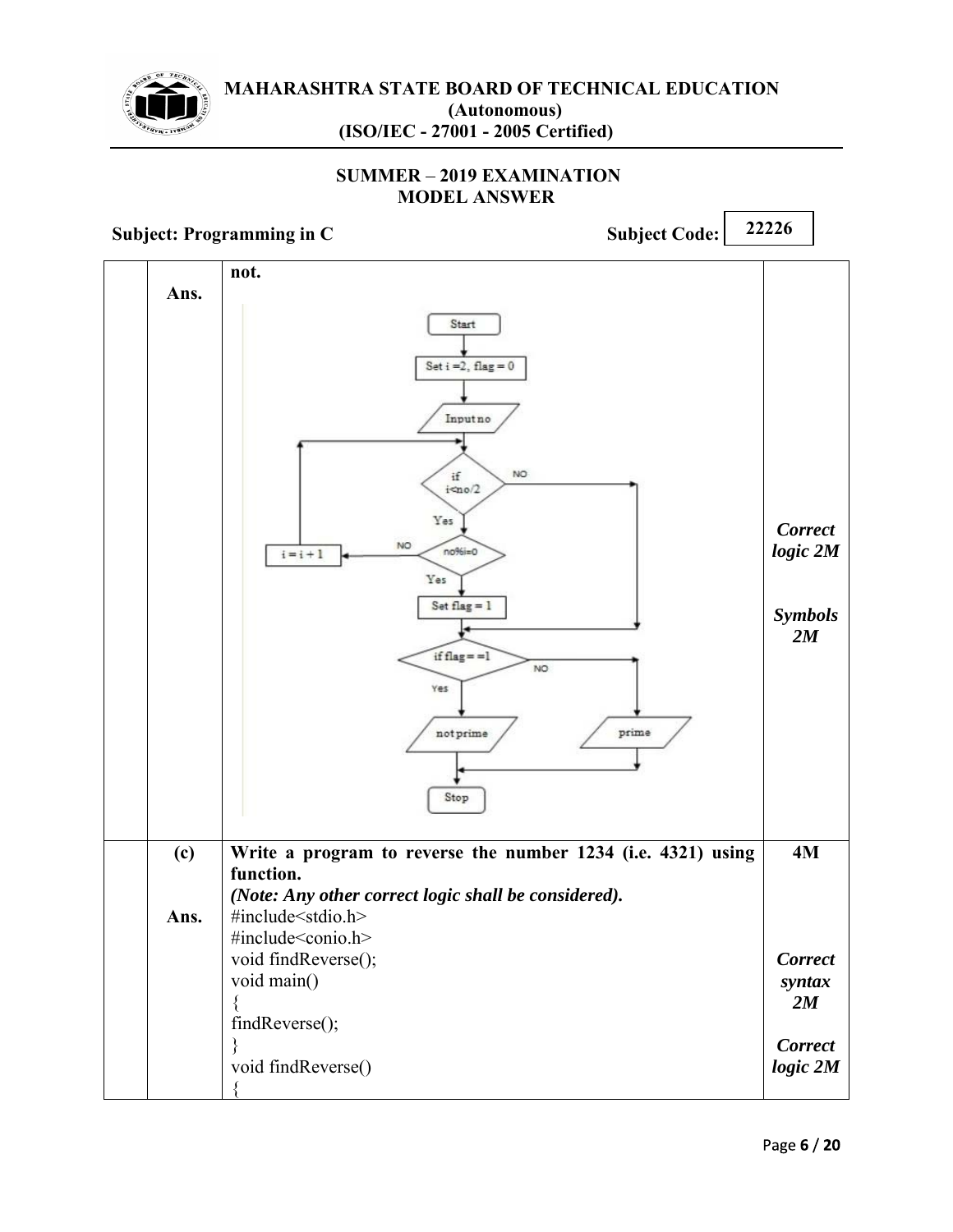

#### **SUMMER - 2019 EXAMINATION MODEL ANSWER**

|    |      | int num, res=0,ans=0;<br>clrscr();<br>printf("Enter the number");<br>scanf("%d", #);<br>while( $num!=0$ )<br>res=num% $10$ ;<br>$ans = ans * 10 + res;$<br>$num = num/10$ ;<br>printf("Reverse number is %d", ans); |                                                                               |                                                                                    |                  |
|----|------|---------------------------------------------------------------------------------------------------------------------------------------------------------------------------------------------------------------------|-------------------------------------------------------------------------------|------------------------------------------------------------------------------------|------------------|
|    |      | $getch()$ ;                                                                                                                                                                                                         |                                                                               |                                                                                    |                  |
|    | (d)  |                                                                                                                                                                                                                     |                                                                               | Differentiate between character array and integer array with                       | 4M               |
|    |      | respect to size and initialisation.                                                                                                                                                                                 |                                                                               |                                                                                    |                  |
|    | Ans. | Parameter                                                                                                                                                                                                           | <b>Character Array</b>                                                        | <b>Integer Array</b>                                                               |                  |
|    |      | Size                                                                                                                                                                                                                | in<br>location<br>Last<br>character<br>is<br>array<br>filled with '\0' so the | location<br>N <sub>o</sub><br>extra<br>than the number of<br>elements is required. | Each             |
|    |      |                                                                                                                                                                                                                     | array size should be<br>so declared that it                                   |                                                                                    | paramet<br>er 2M |
|    |      |                                                                                                                                                                                                                     | should have one last<br>location<br>$^{\prime\prime}$ .<br>for<br>character.  |                                                                                    |                  |
|    |      | Initialization                                                                                                                                                                                                      | Initialization can be<br>done like :                                          | Initialization can be<br>done like :                                               |                  |
|    |      |                                                                                                                                                                                                                     | char<br>$str[4]=\{a', b', c', \0'\};$<br>char str[4]="abc";                   | int arr $[4] = \{1,2,3,4\}$ ;                                                      |                  |
| 3. |      | <b>Attempt any THREE of the following:</b>                                                                                                                                                                          |                                                                               |                                                                                    | 12               |
|    | (a)  |                                                                                                                                                                                                                     | Write a program to sum all the odd numbers between 1 to 20.                   |                                                                                    | 4M               |
|    |      |                                                                                                                                                                                                                     | (Note: Any other correct logic shall be considered).                          |                                                                                    |                  |
|    | Ans. | #include <stdio.h></stdio.h>                                                                                                                                                                                        |                                                                               |                                                                                    |                  |
|    |      | #include <conio.h><br/>void main()</conio.h>                                                                                                                                                                        |                                                                               |                                                                                    |                  |
|    |      | $\{$                                                                                                                                                                                                                |                                                                               |                                                                                    |                  |
|    |      | int sum=0,i;                                                                                                                                                                                                        |                                                                               |                                                                                    | <b>Correct</b>   |
|    |      | $\text{clrscr}$ $\text{c}$ :                                                                                                                                                                                        |                                                                               |                                                                                    | logic            |
|    |      | for(i=1;i $\leq$ = 20;i + +)                                                                                                                                                                                        |                                                                               |                                                                                    | 2M               |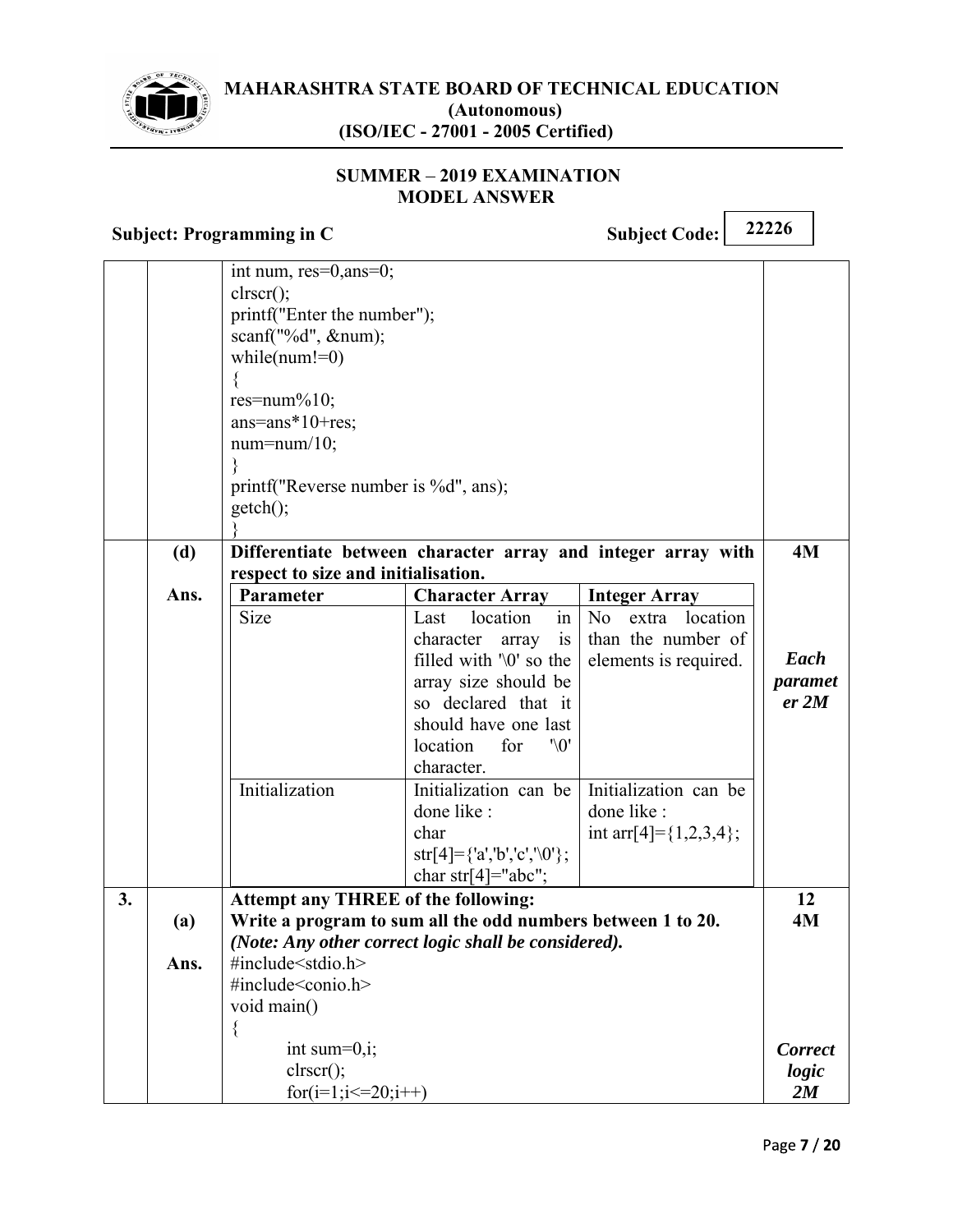

#### **SUMMER - 2019 EXAMINATION MODEL ANSWER**

|             | $if(i\%2 == 1)$<br>$sum = sum + i;$<br>printf("sum of odd no"s between 1 to 20 is %d", sum);<br>$getch()$ ;                                                                                                                                                                                                                                                                                                                                                                                                                                                                                                                                                                                                                                                                               | <b>Correct</b><br>syntax<br>2M                                                                           |
|-------------|-------------------------------------------------------------------------------------------------------------------------------------------------------------------------------------------------------------------------------------------------------------------------------------------------------------------------------------------------------------------------------------------------------------------------------------------------------------------------------------------------------------------------------------------------------------------------------------------------------------------------------------------------------------------------------------------------------------------------------------------------------------------------------------------|----------------------------------------------------------------------------------------------------------|
| (b)<br>Ans. | Explain any four bit-wise operator used in 'C' with example.<br><b>Bitwise operators:</b>                                                                                                                                                                                                                                                                                                                                                                                                                                                                                                                                                                                                                                                                                                 | <b>4M</b>                                                                                                |
|             | Bitwise OR $-$  <br>It takes 2 bit patterns and performs OR operations on each pair of<br>corresponding bits. The following example will explain it.<br>1010<br>1100<br><b>OR</b><br>1110<br>Bitwise $AND - \&$<br>It takes 2 bit patterns and performs AND operations with it.<br>1010<br>1100<br>.<br><b>AND</b><br>1000<br>The Bitwise AND will take pair of bits from each position, and if<br>only both the bit is 1, the result on that position will be 1. Bitwise<br>AND is used to Turn-Off bits.<br><b>Bitwise NOT</b><br>One's complement operator (Bitwise NOT) is used to convert each<br>"1-bit to 0-bit" and "0-bit to1-bit", in the given binary pattern. It is a<br>unary operator <i>i.e.</i> it takes only one operand.<br>1001<br><b>NOT</b><br>0110<br>Bitwise XOR ^ | <b>Explana</b><br>tion with<br>example<br>of any<br>four<br><b>bitwise</b><br>operator<br><b>1M</b> each |
|             | Bitwise XOR $\land$ , takes 2 bit patterns and perform XOR operation with<br>it.                                                                                                                                                                                                                                                                                                                                                                                                                                                                                                                                                                                                                                                                                                          |                                                                                                          |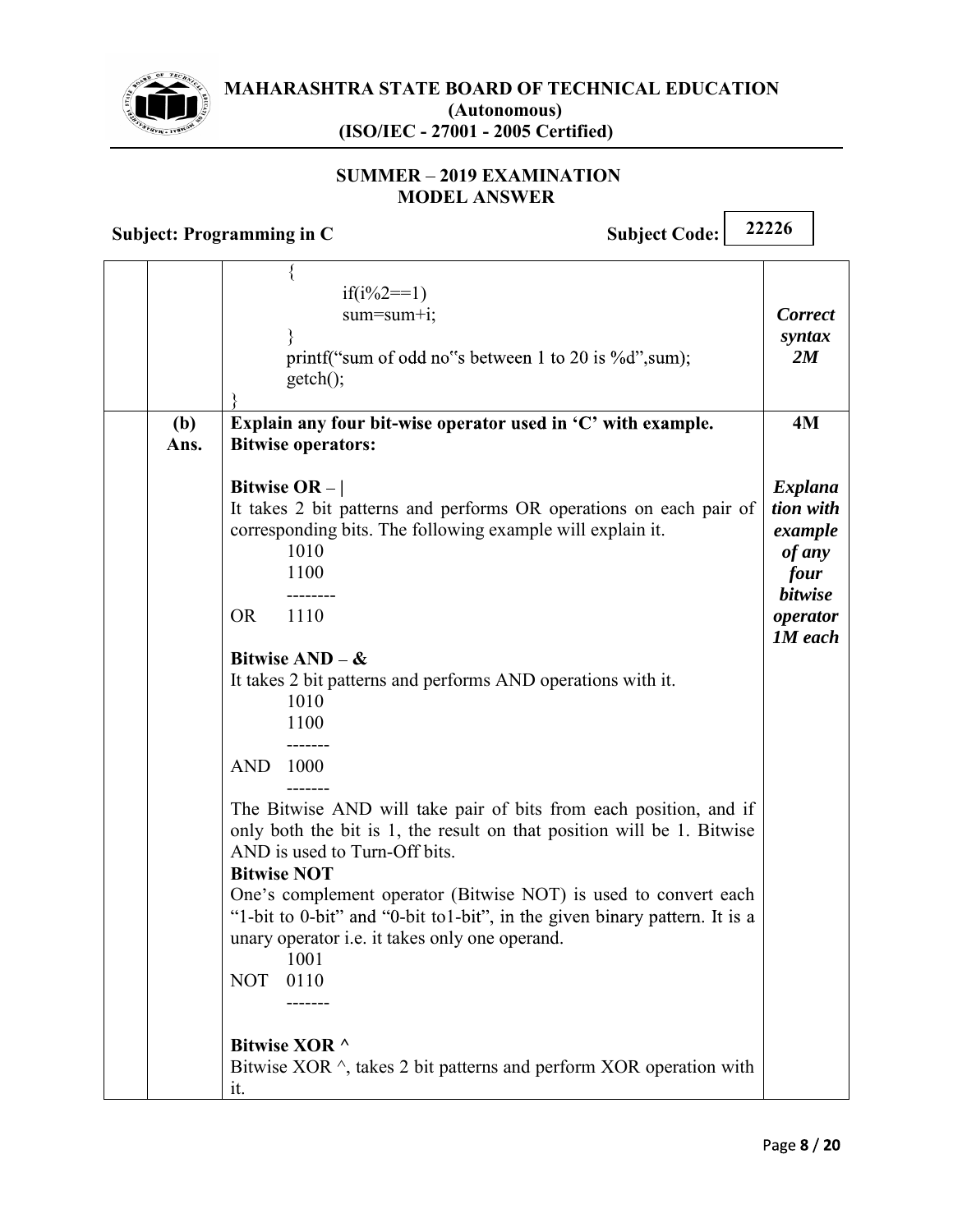

#### **SUMMER - 2019 EXAMINATION MODEL ANSWER**

|      | 0101<br>0110<br>XOR 0011                                                                                                                                                                                                                                                                                                                                             |                           |
|------|----------------------------------------------------------------------------------------------------------------------------------------------------------------------------------------------------------------------------------------------------------------------------------------------------------------------------------------------------------------------|---------------------------|
|      | Left shift Operator -<<<br>The left shift operator will shift the bits towards left for the given<br>number of times.<br>int a= $2 \lt 1$ ;                                                                                                                                                                                                                          |                           |
|      | <b>Right shift Operator -&gt;&gt;</b><br>The right shift operator will shift the bits towards right for the given<br>number of times.<br>int $a=8>>1$ ;                                                                                                                                                                                                              |                           |
| (c)  | With suitable example, explain how two dimensional arrays can                                                                                                                                                                                                                                                                                                        | 4M                        |
|      | be created.                                                                                                                                                                                                                                                                                                                                                          |                           |
| Ans. | The array which is used to represent and store data in a tabular form<br>is called as two dimensional array. Such type of array is specially<br>used to represent data in a matrix form.<br>Declaration of two dimensional arrays:<br>Syntax:-                                                                                                                       |                           |
|      | Data type arrayname [row size] [column size];<br>$Eg$ :<br>int arr[ $3$ ][4];<br>This will declare array "arr" with 3 rows and 4 columns.<br>A two-dimensional array can be considered as a table which will have<br>x number of rows and y number of columns. A two-dimensional array<br>a, which contains three rows and four columns can be shown as<br>follows – | <b>Explana</b><br>tion 2M |
|      |                                                                                                                                                                                                                                                                                                                                                                      |                           |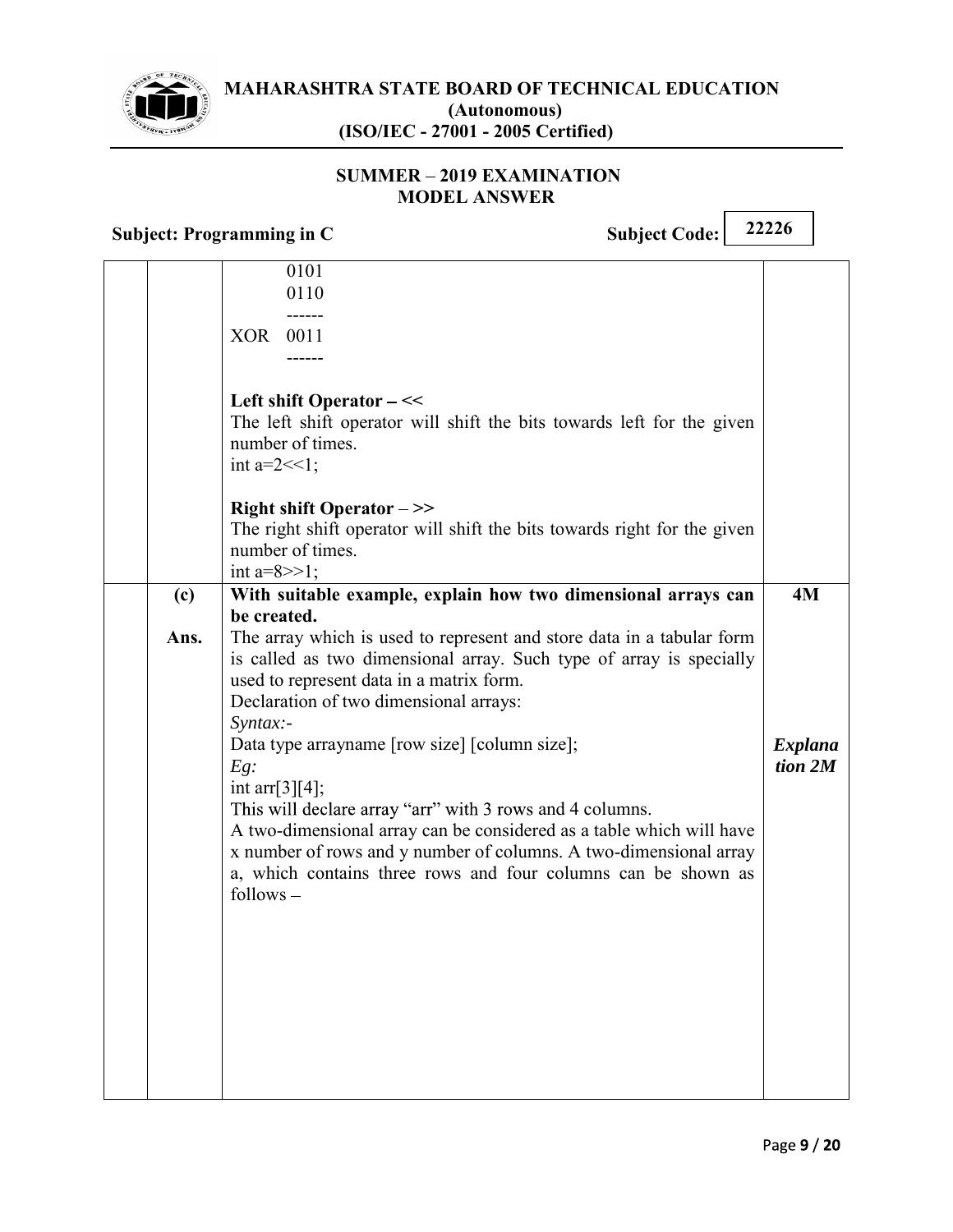

#### **SUMMER - 2019 EXAMINATION MODEL ANSWER**

## **Subject: Programming in C** Subject Code: 22226

|      |                                                                                              | Column <sub>0</sub>                                                                                                                                                     | Column <sub>1</sub>        | Column <sub>2</sub> | Column 3                                                                                                                                                                                                                                                                                             |                                                                                                              |
|------|----------------------------------------------------------------------------------------------|-------------------------------------------------------------------------------------------------------------------------------------------------------------------------|----------------------------|---------------------|------------------------------------------------------------------------------------------------------------------------------------------------------------------------------------------------------------------------------------------------------------------------------------------------------|--------------------------------------------------------------------------------------------------------------|
|      | Row 0                                                                                        | a[0][0]                                                                                                                                                                 | a[0][1]                    | a[ 0 ][ 2 ]         | a[0][3]                                                                                                                                                                                                                                                                                              |                                                                                                              |
|      | Row 1                                                                                        | a[1][0]                                                                                                                                                                 | a[1][1]                    | a[1][2]             | a[1][3]                                                                                                                                                                                                                                                                                              |                                                                                                              |
|      | Row 2                                                                                        | a[2][0]                                                                                                                                                                 | a[2][1]                    | a[2][2]             | a[2][3]                                                                                                                                                                                                                                                                                              |                                                                                                              |
|      | <b>Example:</b><br>main()<br>∤<br>int $i, j$ ;<br>∤                                          | the subscripts that uniquely identify each element in 'a'.<br>int a[2][2]={{1,2}, {4,5});<br>for( $i=0; i<2; i++)$<br>for( $j=0; j<2; j++)$<br>printf(" $\langle n$ "); | printf( $``%d",a[i][j]$ ); |                     | Thus, every element in the array a is identified by an element name of<br>the form $a[i]$ [ $j$ ], where 'a' is the name of the array, and 'i' and 'j' are                                                                                                                                           | <b>Example</b><br>2M                                                                                         |
| (d)  |                                                                                              | Explain any two string functions with example.                                                                                                                          |                            |                     |                                                                                                                                                                                                                                                                                                      | 4M                                                                                                           |
| Ans. | <b>Strlen function:</b><br>Syntax:<br>strlen(stringname);<br>Example:<br>Consider str1="abc" | strlen(str1); returns length of str1 as $3$                                                                                                                             |                            |                     | strlen() function in C gives the length of the given string. strlen()<br>function counts the number of characters in a given string and returns<br>the integer value. It stops counting the character when null character<br>is found. Because, null character indicates the end of the string in C. | <b>Explana</b><br>tion of<br>any two<br>string<br>function<br>$S$ $IM$<br>each,<br>example<br><b>1M</b> each |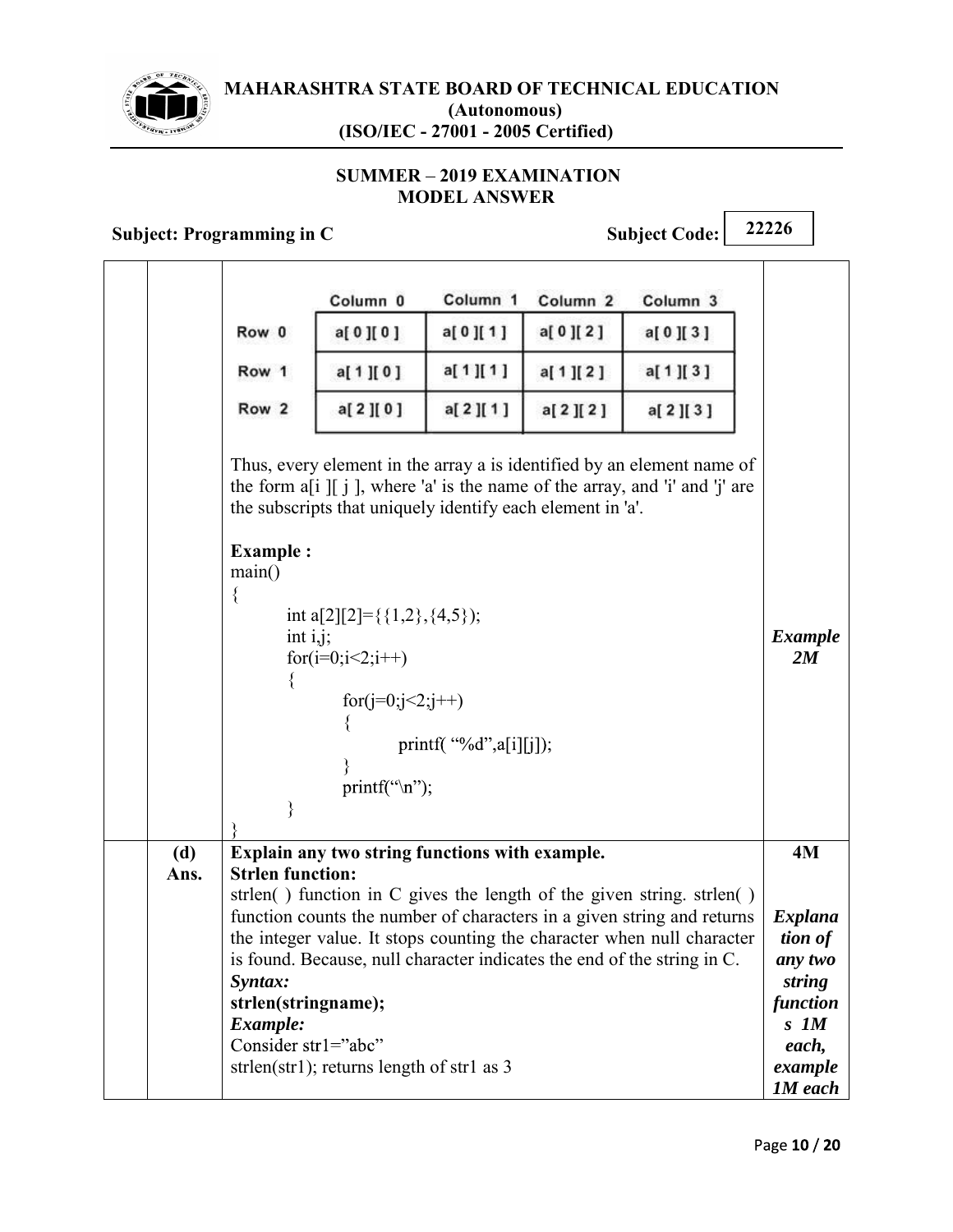

 $\Gamma$ 

#### **SUMMER - 2019 EXAMINATION MODEL ANSWER**

|                   | 22226<br><b>Subject Code:</b><br><b>Subject: Programming in C</b>                                                                                                                                                                                                                                                                                                                                                                                                                                                                                                                                                                                                                                                                                                                                                                                                                                               |          |
|-------------------|-----------------------------------------------------------------------------------------------------------------------------------------------------------------------------------------------------------------------------------------------------------------------------------------------------------------------------------------------------------------------------------------------------------------------------------------------------------------------------------------------------------------------------------------------------------------------------------------------------------------------------------------------------------------------------------------------------------------------------------------------------------------------------------------------------------------------------------------------------------------------------------------------------------------|----------|
|                   | strcat() function:<br>In C programming, streat() concatenates (joins) two strings. It<br>concatenates source string at the end of destination string.<br>Syntax:<br>strcat( destinationsource, source string);<br>Example:<br>Consider str1="abc" and str2="def"<br>strcat(str1,str2); returns abcdef in str1 and str2 remains unchanged.<br>strcpy() function<br>strncpy() function copies portion of contents of one string into<br>another string.<br>Syntax:<br>strncpy( destination string, source string, size);<br>Example:<br>Consider str1="abc"<br>$stropy(str1, str2)$ ; returns abcstr2<br>strcmp() function<br>The stremp function compares two strings which are passed as<br>arguments to it. If the<br>strings are equal then function returns value 0 and if they are not<br>equal the function<br>returns some numeric value.<br>Syntax:<br>strcmp $(\text{str1}, \text{str2})$ ;<br>Example: |          |
|                   | Consider str1="abc" and str2="abc"<br>Then strcmp(str1,str2) returns 0 as both the strings are same.                                                                                                                                                                                                                                                                                                                                                                                                                                                                                                                                                                                                                                                                                                                                                                                                            |          |
| 4.<br>(a)<br>Ans. | <b>Attempt any THREE of the following:</b><br>Draw flowchart for finding largest number among three<br>numbers.                                                                                                                                                                                                                                                                                                                                                                                                                                                                                                                                                                                                                                                                                                                                                                                                 | 12<br>4M |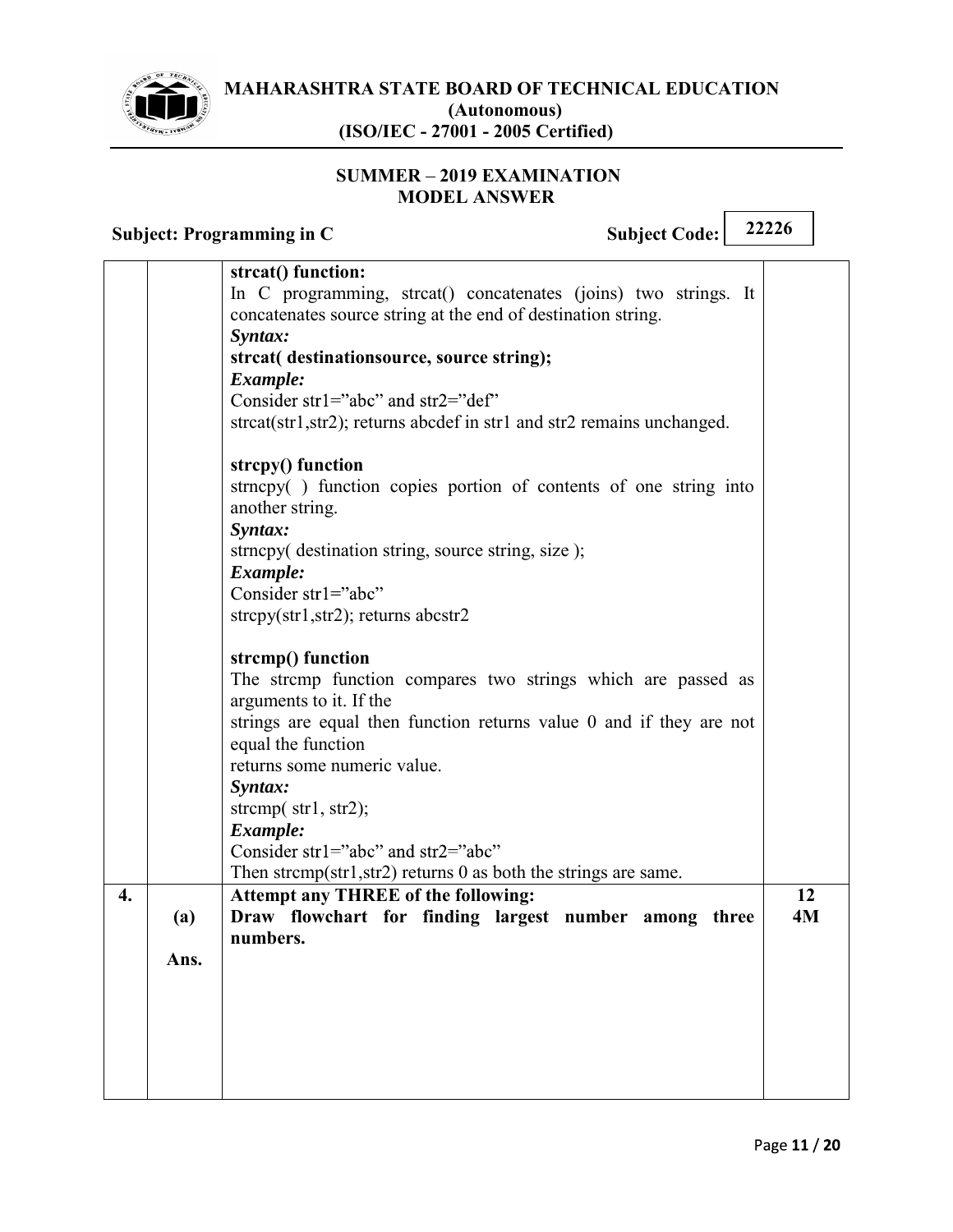

#### **SUMMER 2019 EXAMINATION MODEL ANSWER**

**Subject: Programming in C** Subject Code: 22226 Start Declare variables a,b and c *Correct flowchar* Read a,b and c *t 4M* False True  $is a$ >b? False **True**  $is b > c?$ False True is  $a > c$ ? Print b Print c Print a Stop  **(b)**  Describe generic structure of 'C' program. **4M Ans.**  Documentation section Link section Definition section Global declaration section *List of*  main () Function section *sections* ſ Declaration part *from* Executable part *structur* 3 *e 1M*Subprogram section Function 1 Function 2 (User defined functions) . . . . . . . . . . . . . . . . . . . . . . . . . . . . Function n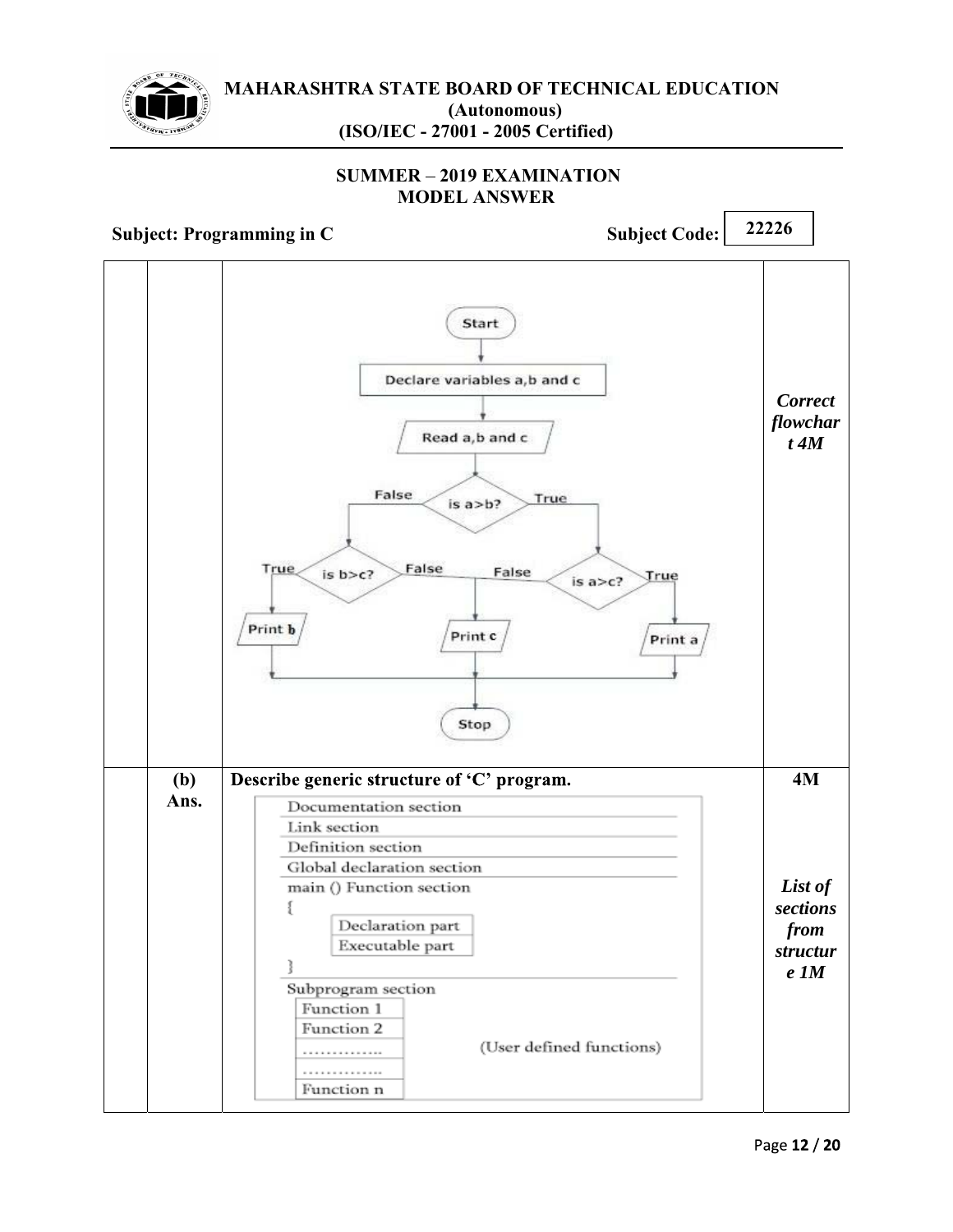

 $\Gamma$ 

٦

#### **SUMMER - 2019 EXAMINATION MODEL ANSWER**

| <b>Subject Code:</b><br>Subject: Programming in C                                                                                                                                                                                                                                                                         | 22226                                                               |
|---------------------------------------------------------------------------------------------------------------------------------------------------------------------------------------------------------------------------------------------------------------------------------------------------------------------------|---------------------------------------------------------------------|
| <b>Documentation section:</b> The documentation section consists of a set<br>of comment lines giving the name of the program, the author and<br>other details, which the programmer would like to use later.                                                                                                              |                                                                     |
| Link section: The link section provides instructions to the compiler<br>to link functions from the system library such as using the #include<br>directive.                                                                                                                                                                | <b>Correct</b><br>descripti<br>on of<br>structur<br>e <sub>3M</sub> |
| <b>Definition</b> section: The definition section defines all symbolic<br>constants such using the #define directive.                                                                                                                                                                                                     |                                                                     |
| Global declaration section: There are some variables that are used in<br>more than one function. Such variables are called global variables and<br>are declared in the global declaration section that is outside of all the<br>functions.                                                                                |                                                                     |
| <b>Declaration part:</b> The declaration part declares all the variables used<br>in the executable part.                                                                                                                                                                                                                  |                                                                     |
| <b>Subprogram section:</b> If the program is a multi-function program<br>then the subprogram section contains all the user-defined functions<br>that are called in the main () function. User-defined functions are<br>generally placed immediately after the main () function, although<br>they may appear in any order. |                                                                     |
| <b>Header files</b><br>A header file is a file with extension .h which contains C function<br>declarations and macro definitions to be shared between several<br>source files.                                                                                                                                            |                                                                     |
| <b>Include Syntax</b><br>Both the user and the system header files are included using the<br>preprocessing directive #include.                                                                                                                                                                                            |                                                                     |
| 'main' function<br>main() function is the entry point of any C program. It is the point at<br>which execution of program is started. Every C program have a<br>main() function.                                                                                                                                           |                                                                     |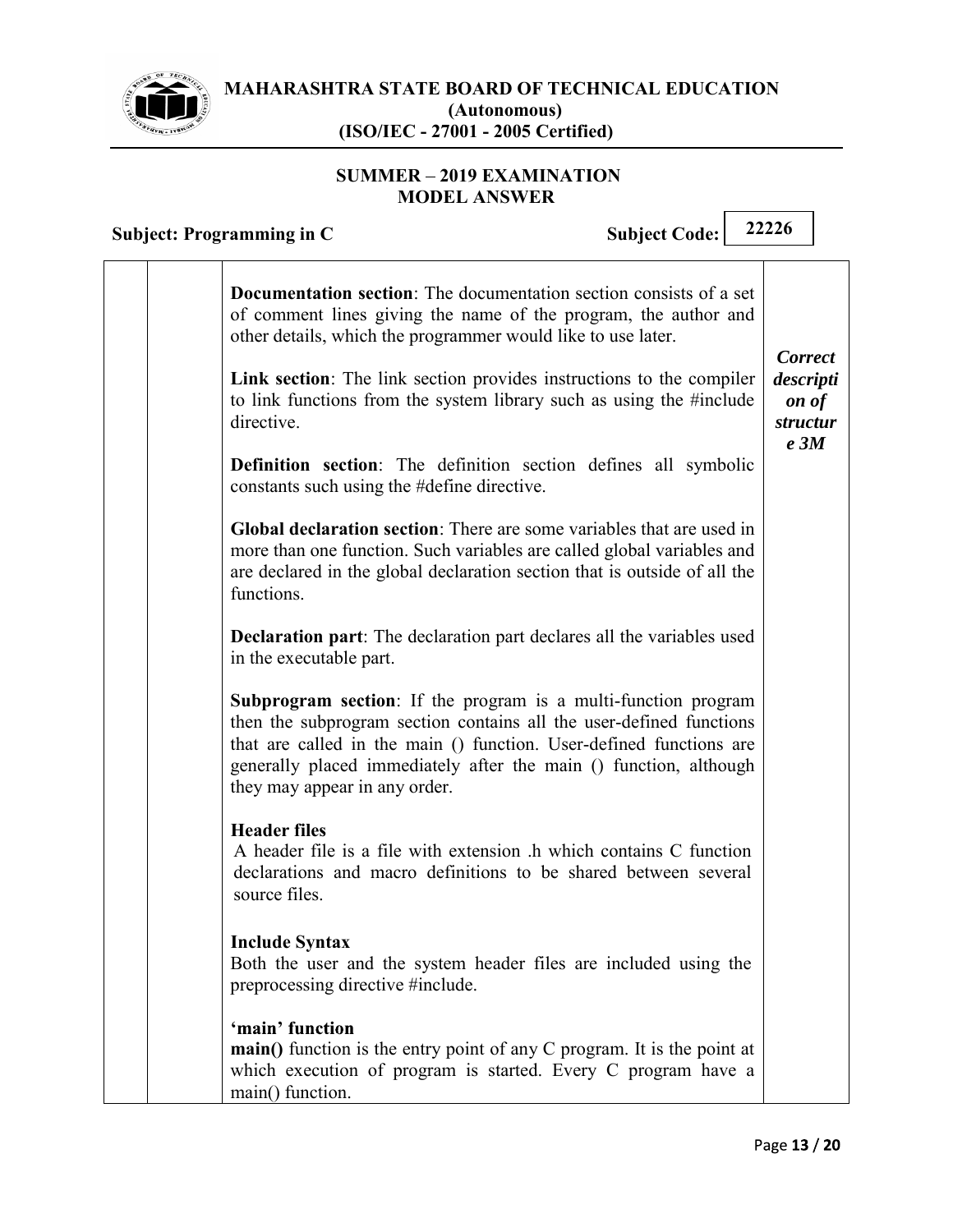

#### **SUMMER - 2019 EXAMINATION MODEL ANSWER**

| (c)  | Write a program to take input as a number and reverse it by | 4M             |  |
|------|-------------------------------------------------------------|----------------|--|
|      | while loop.                                                 |                |  |
|      | (Note: Any other correct logic shall be considered).        |                |  |
| Ans. | #include <stdio.h></stdio.h>                                |                |  |
|      | #include <conio.h></conio.h>                                |                |  |
|      | void main()                                                 | Accept         |  |
|      | ₹                                                           | input          |  |
|      | int no;                                                     | 1M             |  |
|      | int sum=0, rem;                                             |                |  |
|      | printf("\n Enter number:");                                 | Use of         |  |
|      | scanf("%d", &no);                                           | while          |  |
|      | while( $no>0$ )                                             | $loop$ $IM$    |  |
|      |                                                             |                |  |
|      | rem= $no\%10$ ;                                             | correct        |  |
|      | $no = no / 10$ ;                                            | syntax         |  |
|      | sum=sum*10+rem;                                             | 2M             |  |
|      |                                                             |                |  |
|      | $print(f''\nsum=%d'', sum);$                                |                |  |
|      | $getch()$ ;                                                 |                |  |
|      |                                                             |                |  |
| (d)  | Write a program to accept 10 numbers in array and arrange   | 4M             |  |
|      | them in ascending order.                                    |                |  |
|      | (Note: Any other correct logic shall be considered).        |                |  |
| Ans. | #include <stdio.h></stdio.h>                                |                |  |
|      | #include <conio.h></conio.h>                                |                |  |
|      | void main()                                                 |                |  |
|      |                                                             |                |  |
|      | int arr $[10]$ , i, j, temp;                                | <b>Correct</b> |  |
|      | $\text{clrscr}$ $\text{C};$                                 | logic          |  |
|      | printf("Enter array elements:");                            | 2M             |  |
|      | for( $i=0; i<10; i++)$                                      |                |  |
|      | $\left\{ \right.$                                           | <b>Correct</b> |  |
|      | scanf("%d", &arr[i]);                                       |                |  |
|      |                                                             | syntax<br>2M   |  |
|      | printf("\n\n Array elements are:");                         |                |  |
|      | for $(i=0; i<10; i++)$                                      |                |  |
|      |                                                             |                |  |
|      |                                                             |                |  |
|      | printf("%d ",arr[i]);                                       |                |  |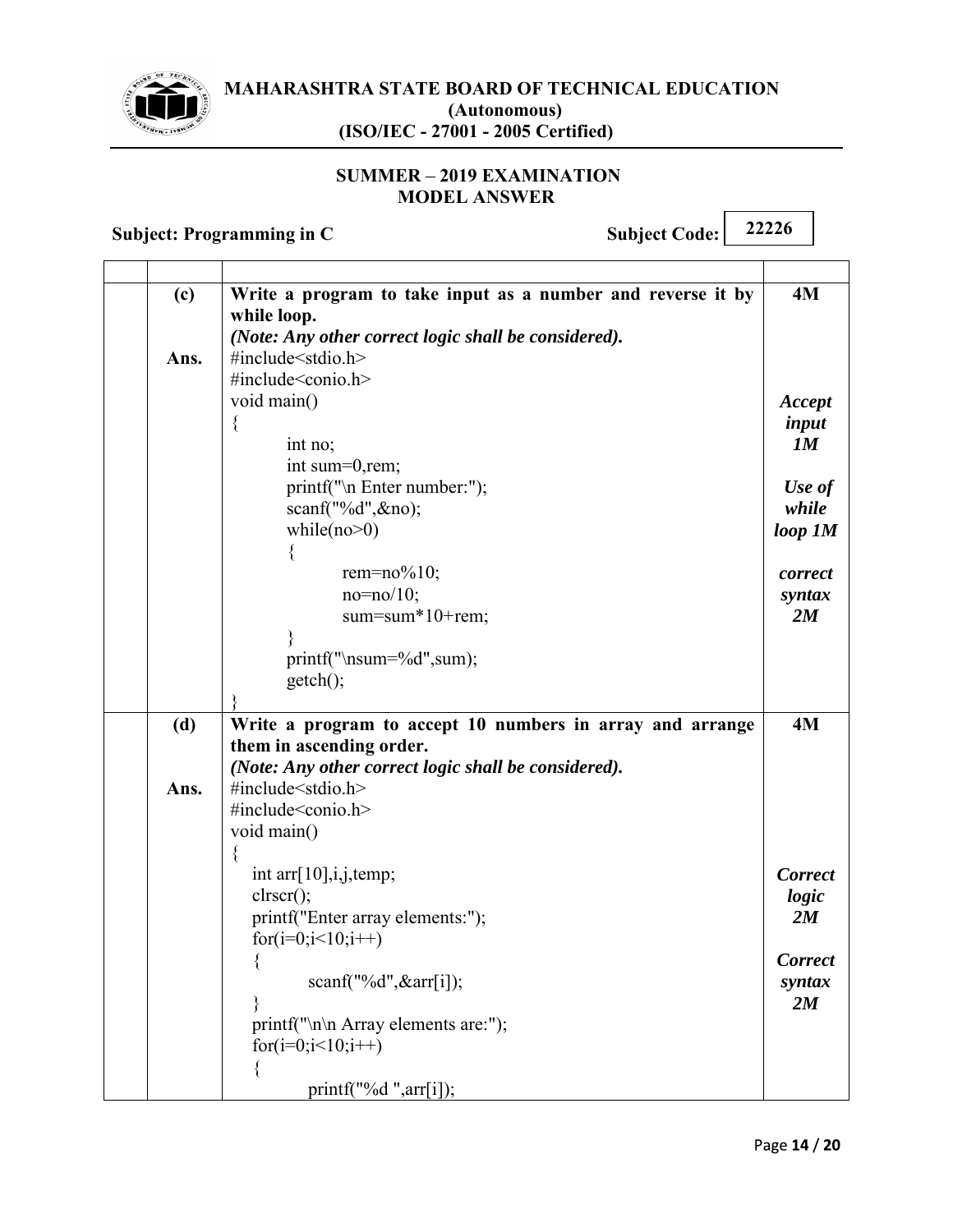

#### **SUMMER 2019 EXAMINATION MODEL ANSWER**

**Subject: Programming in C** Subject Code: 22226

} for( $i=0$ ; $i<10$ ; $i++$ ) { for( $i=0; i<10; i++)$ {  $if(\arr[i+1] \leq \arr[i])$ { temp=arr[i];  $\ar[r][\ar[r+1]]$ ;  $arr[i+1]$ =temp; } } } printf("\n\nArray elements in ascending order are:"); for( $i=0; i<10; i++)$  $\{$ printf("%d ",arr[i]); } getch(); }  **(e) Ans. Explain meaning of following statement with reference to pointers: int \*a, b; b=20; \*a=b; A=&b; int \*a,b;**  It is declaration of integer pointer a and integer variable b **b=20;**  value 20 is assigned to variable b. **\*a=b;**  Value of b is assigned to pointer a. **A=&b;**  Address of b is assigned to variable A. **4M**  *Correct meaning of each statemen t 1M*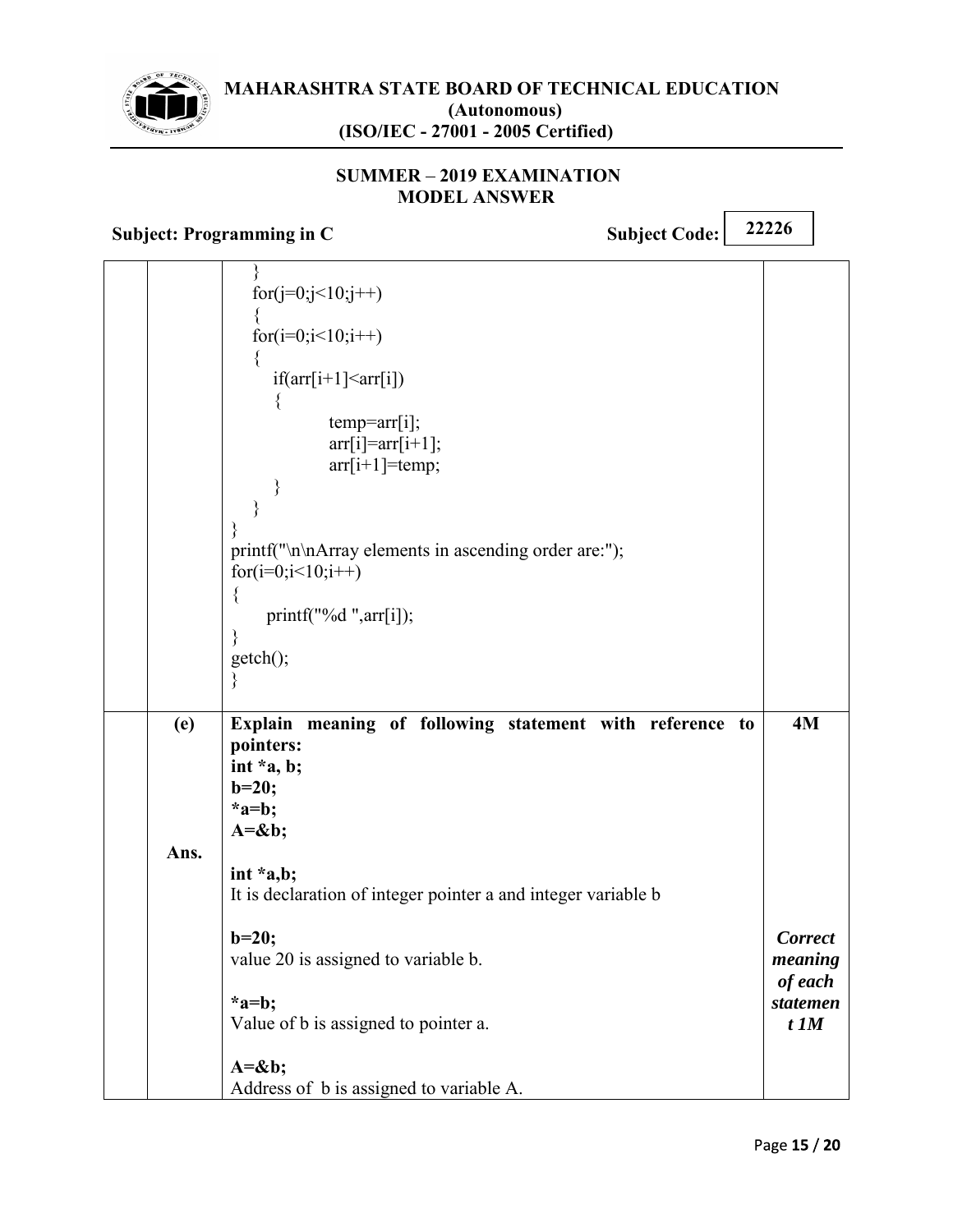

#### **SUMMER - 2019 EXAMINATION MODEL ANSWER**

| 5. |      | Attempt any TWO of the following:                                | 12          |
|----|------|------------------------------------------------------------------|-------------|
|    | (a)  | Write a program to perform addition, subtraction, multiplication | 6M          |
|    |      | and division of two integer number using function.               |             |
|    |      | (Note: Any other correct logic shall be considered).             |             |
|    | Ans. | #include <stdio.h></stdio.h>                                     |             |
|    |      | #include <conio.h></conio.h>                                     |             |
|    |      | void add(int x, int y)                                           |             |
|    |      |                                                                  | <b>Add</b>  |
|    |      | printf("\nAddition=%d",x+y);                                     | function    |
|    |      |                                                                  | 1M          |
|    |      | void sub(int x, int y)                                           |             |
|    |      |                                                                  | sub         |
|    |      | printf("\nSubtraction=%d",x-y);                                  | function    |
|    |      |                                                                  | 1M          |
|    |      | void mult $(int x, int y)$                                       |             |
|    |      |                                                                  | <b>Mult</b> |
|    |      | printf("\nMultiplication=%d", $x$ *y);                           | function    |
|    |      |                                                                  | 1M          |
|    |      | void $div(int x, int y)$                                         |             |
|    |      |                                                                  | Div         |
|    |      | printf("\nDivision=%d", $x/y$ );                                 | function    |
|    |      |                                                                  | 1M          |
|    |      | void main()                                                      |             |
|    |      |                                                                  | <b>Main</b> |
|    |      | intx, y;                                                         | function    |
|    |      | $\text{clrscr}$ $\text{C};$                                      | 2M          |
|    |      | printf("Enter x:");                                              |             |
|    |      | scanf("%d", $&x$ );                                              |             |
|    |      | printf("Enter y:");                                              |             |
|    |      | scanf("%d", &y);                                                 |             |
|    |      | add(x,y);                                                        |             |
|    |      | sub(x,y);                                                        |             |
|    |      | mult(x,y);                                                       |             |
|    |      | div(x,y);                                                        |             |
|    |      | getch();                                                         |             |
|    |      |                                                                  |             |
|    | (b)  | Define Array. Write a program to accept ten numbers in array.    | 6M          |
|    |      | Sort array element and display.                                  |             |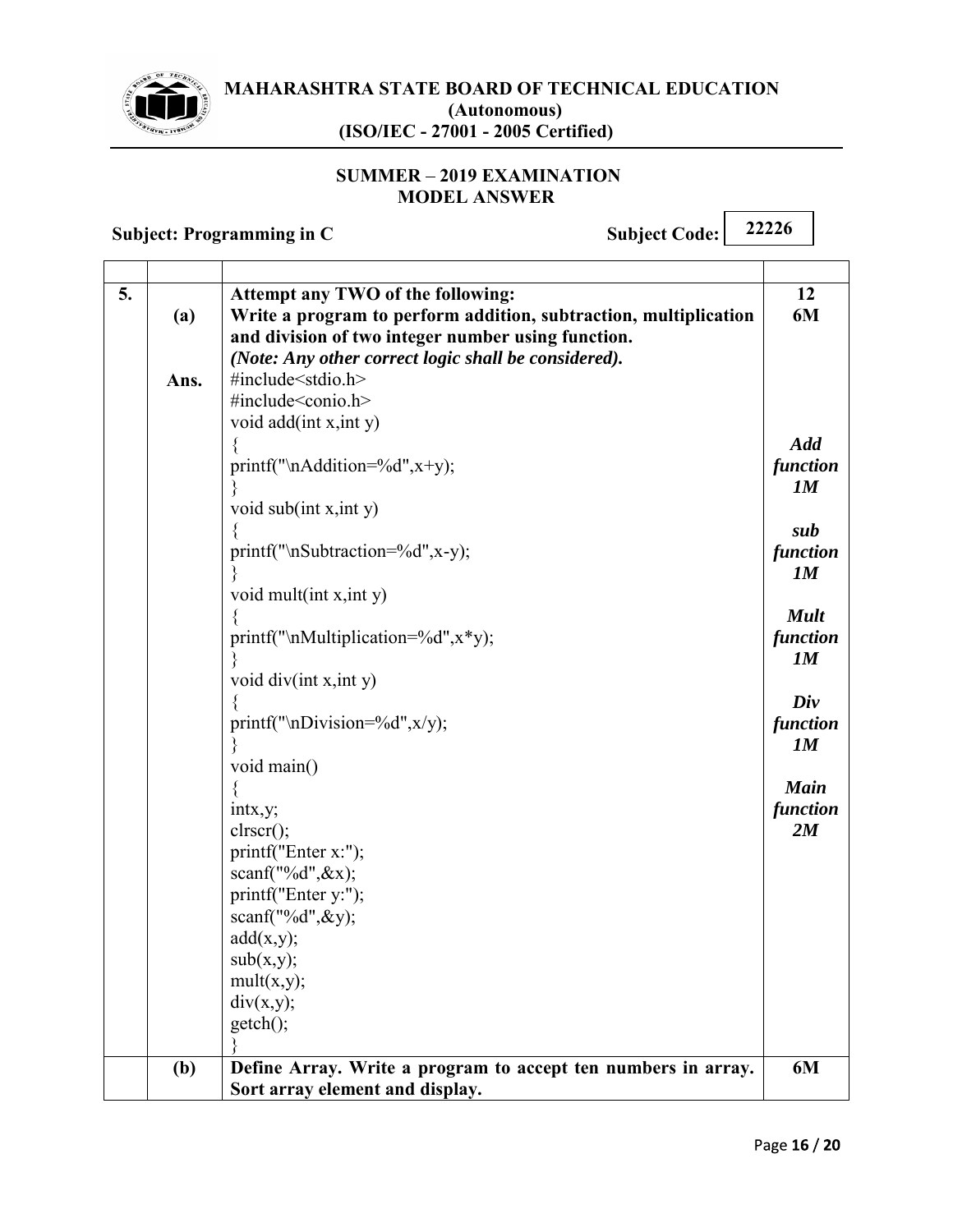

#### **SUMMER - 2019 EXAMINATION MODEL ANSWER**

| Ans.<br><b>Definition of Array:</b>                                                                                                                                   |                                         |
|-----------------------------------------------------------------------------------------------------------------------------------------------------------------------|-----------------------------------------|
| An array is a collection of data elements, all of the same type,<br>accessed using a common name.                                                                     | <b>Array</b><br>definitio<br>$n$ $1M$   |
| Program:<br>#include <stdio.h><br/>#include<conio.h><br/>void main()</conio.h></stdio.h>                                                                              |                                         |
| int a[ $10$ ], i, j, temp;<br>$\text{clrscr}$ $\text{C};$<br>printf("Enter numbers:");                                                                                | Acceptin<br>g array<br>1M               |
| for $(i=0; i<10; i++)$<br>scan f("%d", &a[i]);<br>$for(i=0;i<10;i++)$                                                                                                 | <b>Sorting</b><br>$logic\ 3M$           |
| for(j=i+1;j<10;j++)<br>í<br>if(a[i] > a[j])                                                                                                                           | <b>Display</b><br>sorted<br>array<br>1M |
| $temp=a[i];$<br>$a[i]=a[j];$<br>$a[j]$ =temp;                                                                                                                         |                                         |
| printf("\n Sorted array elements:");<br>for( $i=0; i<10; i++)$                                                                                                        |                                         |
| printf("\n %d", $a[i]$ );<br>$getch()$ ;                                                                                                                              |                                         |
| Write a program to print reverse of a entered string using<br>(c)<br>pointer.<br>(Note: Any other correct logic shall be considered).<br>#include <stdio.h></stdio.h> | 4M                                      |
| Ans.<br>#include <conio.h><br/>void main()</conio.h>                                                                                                                  |                                         |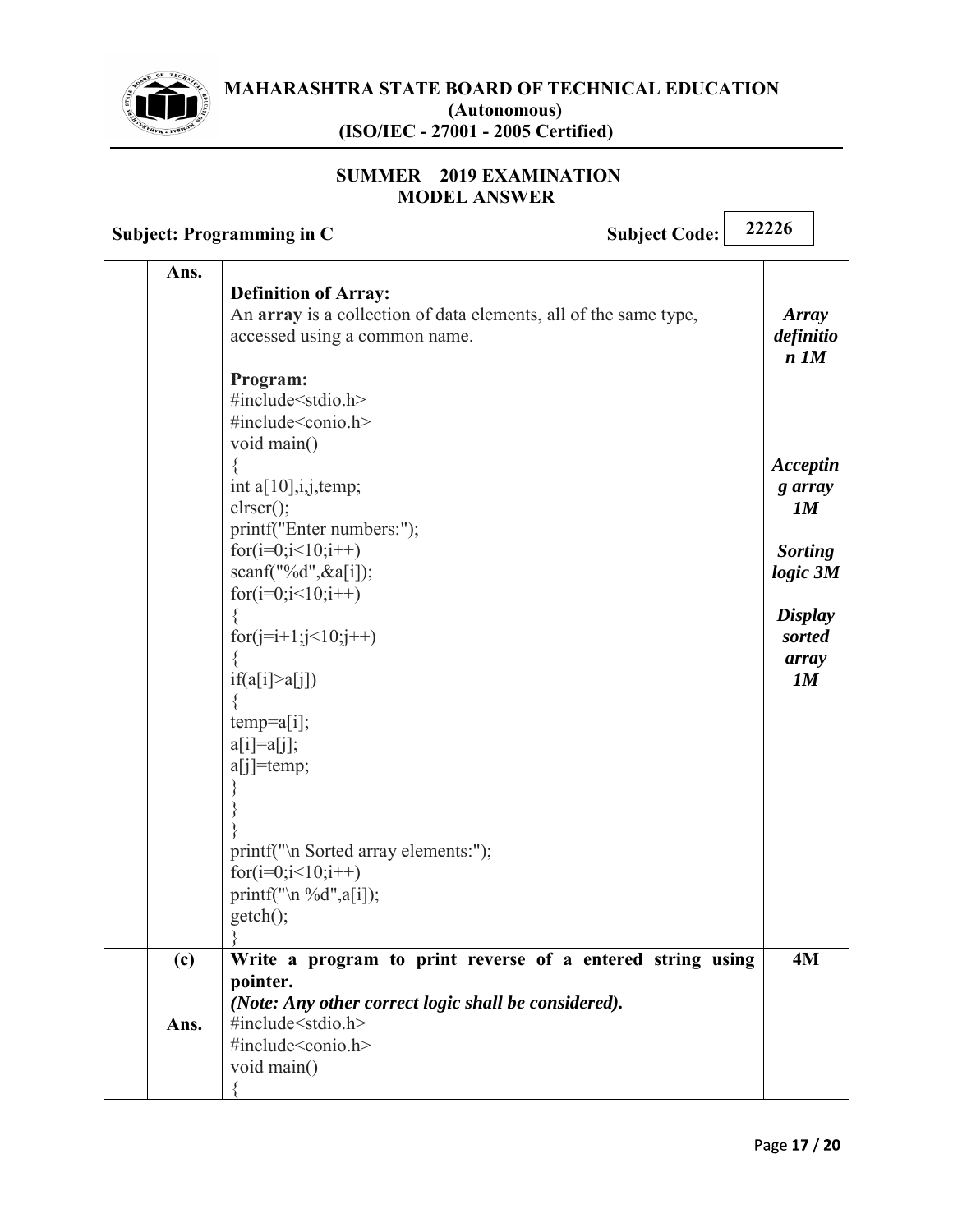

#### **SUMMER 2019 EXAMINATION MODEL ANSWER**

| <b>Subject: Programming in C</b>                                                                                                                                                   | <b>Subject Code:</b>       | 22226                                                                                |  |
|------------------------------------------------------------------------------------------------------------------------------------------------------------------------------------|----------------------------|--------------------------------------------------------------------------------------|--|
| char str[ $10$ ],*ptr;<br>int $l=0$ ;<br>clrscr();<br>printf("Enter string:");<br>scanf("%s",str);<br>ptr=str;<br>while(*ptr!= $\Diamond$ 0')<br>$\{$<br>$1=1+1$ ;<br>$ptr=ptr+1;$ |                            | Acceptin<br>g string<br>IM<br>pointer<br>initializa<br>tion 1M                       |  |
| while( $1>0$ )<br>$ptr=ptr-1;$<br>printf("%c",*ptr);<br>$l=1-1;$<br>$getch()$ ;<br>∤                                                                                               |                            | logic of<br>reverse<br>using<br>pointer<br>3M<br>Displayi<br>ng<br>reverse<br>string |  |
| 6.<br>Attempt any TWO of the following:<br><b>Explain</b><br>recursion with<br>(a)                                                                                                 | suitable example. List any | 1M<br>12<br>6M<br>two                                                                |  |
| advantages.<br>Recursion means a function calls itself repetitively. A recursive<br>Ans.                                                                                           |                            | Explana                                                                              |  |
| function contains a function call to itself inside its body.<br>Example:<br>#include <stdio.h><br/>#include<conio.h></conio.h></stdio.h>                                           |                            | tion of<br>recursio<br>$n$ $1M$                                                      |  |
| int factorial(int N);<br>void main()<br>int N, fact;<br>$\text{clrscr}$ $\text{c}}$<br>printf("Enter number:");<br>scanf("%d", $\&N$ );<br>$fact = factorial(N);$                  |                            | <b>Example</b><br>3M                                                                 |  |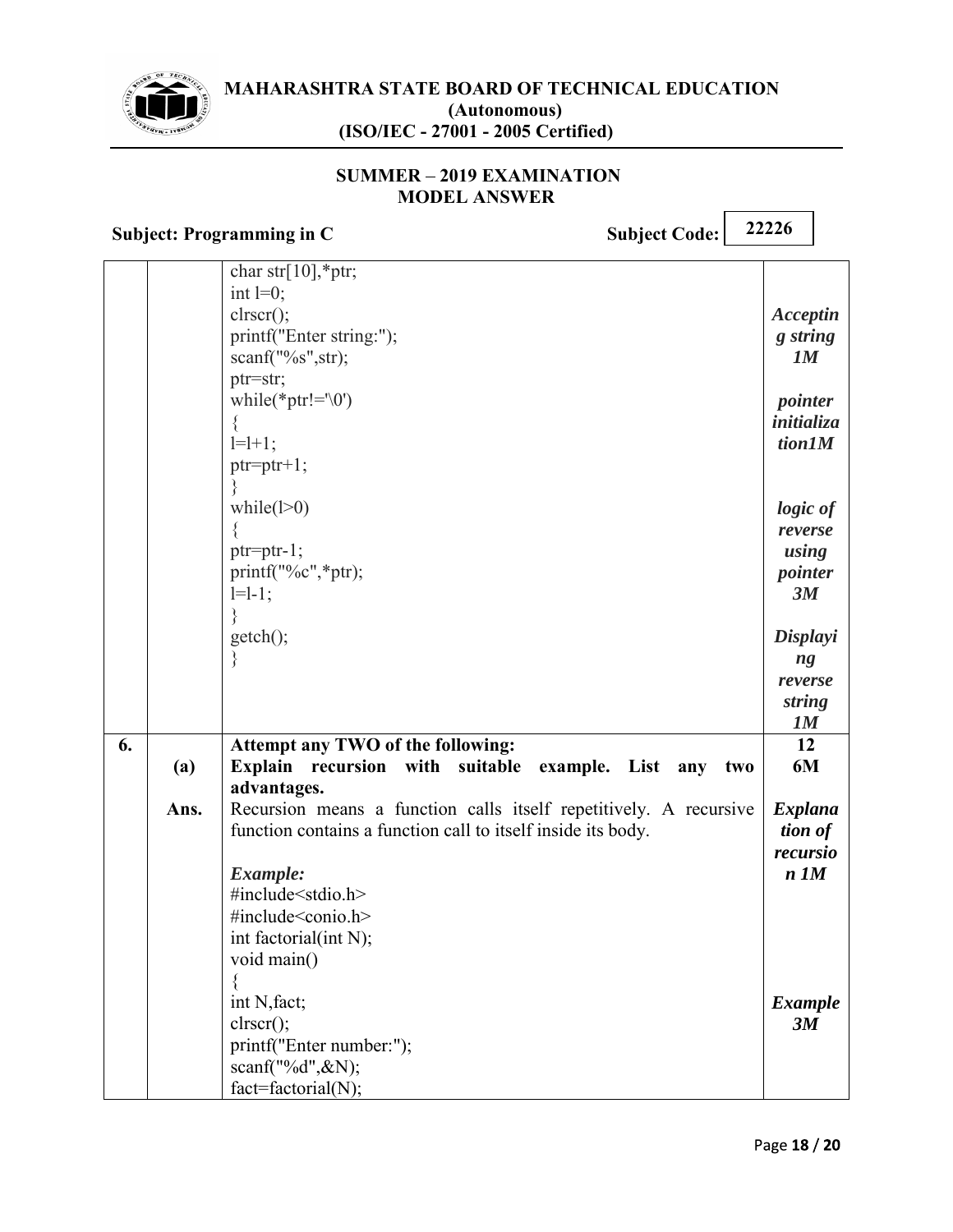

#### **SUMMER - 2019 EXAMINATION MODEL ANSWER**

|      | printf("\n Factorial is:%d", fact);                                    |                |
|------|------------------------------------------------------------------------|----------------|
|      | $getch()$ ;                                                            |                |
|      |                                                                        |                |
|      | int factorial(int N)                                                   |                |
|      |                                                                        |                |
|      | $if(N == 1)$                                                           |                |
|      | return(1);                                                             |                |
|      | else                                                                   |                |
|      | return( $N^*$ factorial( $N-1$ ));                                     |                |
|      |                                                                        |                |
|      | <b>Advantages:</b>                                                     |                |
|      | • Reduces length of the program                                        | Any two        |
|      | • Reduces unnecessary calling of a function.                           | <b>Advanta</b> |
|      | · Useful when same solution is to be applied many times.               | ges~2M         |
| (b)  | Write a program to accept ten numbers and print average of it.         | 6M             |
|      | (Note: Program without array shall be considered).                     |                |
| Ans. | #include <stdio.h></stdio.h>                                           | Acceptin       |
|      | #include <conio.h></conio.h>                                           | g 10           |
|      | void main()                                                            | numbers        |
|      |                                                                        | 2M             |
|      | int a[ $10$ ], i, sum=0;                                               |                |
|      | float avg;                                                             | Calculat       |
|      | $\text{clrscr}$ $\text{c}$ :                                           | ing            |
|      | printf("Enter numbers:");                                              | average        |
|      | for $(i=0; i<10; i++)$                                                 | 2M             |
|      | scanf("%d", $\&a[i]$ );                                                |                |
|      | $for(i=0;i<10;i++)$                                                    | Displayi       |
|      | $sum = sum + a[i];$                                                    | ng             |
|      | $avg = sum/10$ ;                                                       | average        |
|      | printf("\n Average =%f", avg);                                         | 2M             |
|      | $getch()$ ;                                                            |                |
| (c)  | Enlist different format specifiers with its use.                       | 6M             |
| Ans. | Format specifier tells the compiler what type of data a variable holds |                |
|      | during taking input and printing output using scanf() and printf()     |                |
|      | functions respectively.                                                |                |
|      | Format specifiers used in C programming:                               |                |
|      |                                                                        |                |